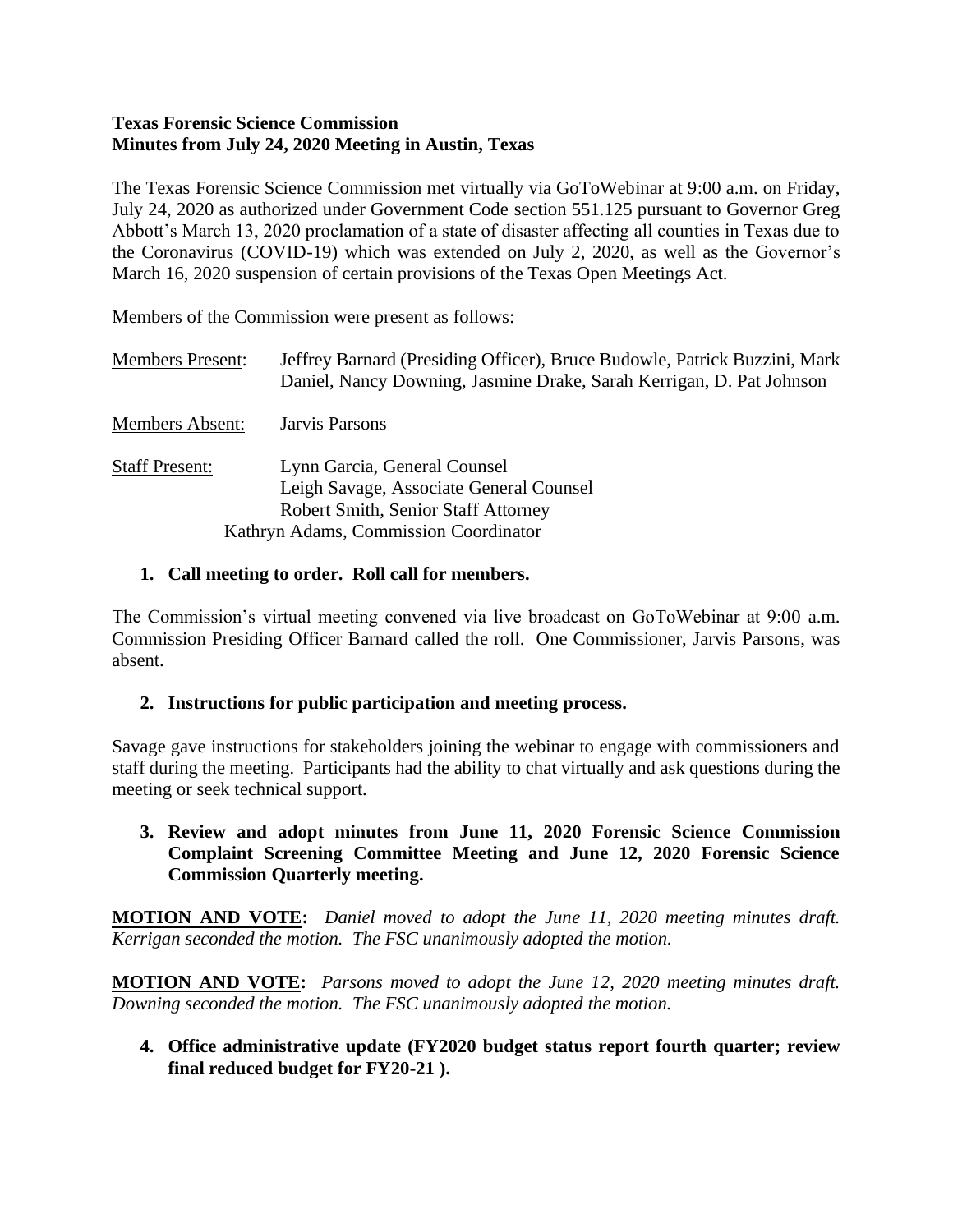Garcia reported on the Commission's budget status and budget reductions as requested by the Governor, Lieutenant Governor and Speaker of the House. The Governor has asked state agencies to reduce their budgets by 5% for the remaining quarter left in fiscal year 2020 through fiscal year 2021.

**MOTION AND VOTE:** *Kerrigan moved to approve the reduced budget presented by staff. Buzzini seconded the motion. The FSC unanimously adopted the motion.*

# **5. Update on statistics course exam administration and list of qualifying courses.**

Garcia gave an update on the statistics course taught by Dr. Cliff Spiegelman in light of his passing*.* All of the currently enrolled students were offered the option of enrolling in a statistics course taught by Dr. Buzzini at Sam Houston State University during the second summer session. One student who had already finished Dr. Spiegelman's coursework took Dr. Spiegelman's exam with the assistance of Dr. Michael Longecker from Texas A&M University. Garcia discussed a variety of options for future licensees looking to fulfill the statistics requirement, including the possibility of collaborating with the Center for Statistics and Applications in Forensic Evidence ("CSAFE"). Garcia sent the current (Spiegelman) course material to CSAFE so they can begin developing content for the course. Once Garcia has the course content, she will circulate it to the licensing committee for review. NMS also expects to offer their statistics course virtually before the end of the year. NMS is offering a statistics course that was initially intended to be held in person but is now virtual in light of the COVID-19 pandemic. NMS expects to be able to expand the virtual course offering to anyone who wants to take their statistics course.

Buzzini indicated he was looking forward to feedback from practicing analysts on the value of the statistics course to their profession after the July course concludes.

**6. Discuss and consider pending complaints and laboratory self-disclosures as well as new complaints and self-disclosures received through May 29, 2020.** 

### Disclosures Received as of July 10, 2020

1. No. 20.35; Houston Forensic Science Center (Crime Scene Investigation)

A self-disclosure by the Houston Forensic Science Center ("HFSC") reporting an incident in its crime scene unit where a crime scene investigator's ("CSI") testimony regarding footwear comparison exceeded the bounds of his expertise. The Houston Forensic Science Center discovered the quality incident during a transcript review project.

**MOTION AND VOTE:** *Johnson moved to take no further action on the self-disclosure given the root cause analysis and corrective action taken by the laboratory, including review of the three cases in which the CSI testified during his employment with HFSC, interviews and review of the transcript with the CSI, the CSI's departure of employment from HFSC and from the forensic field, and the fact HFSC now provides testimony training to all new employees, regardless of their previous testimony experience. Buzzini seconded the motion. The Commission unanimously adopted the motion.*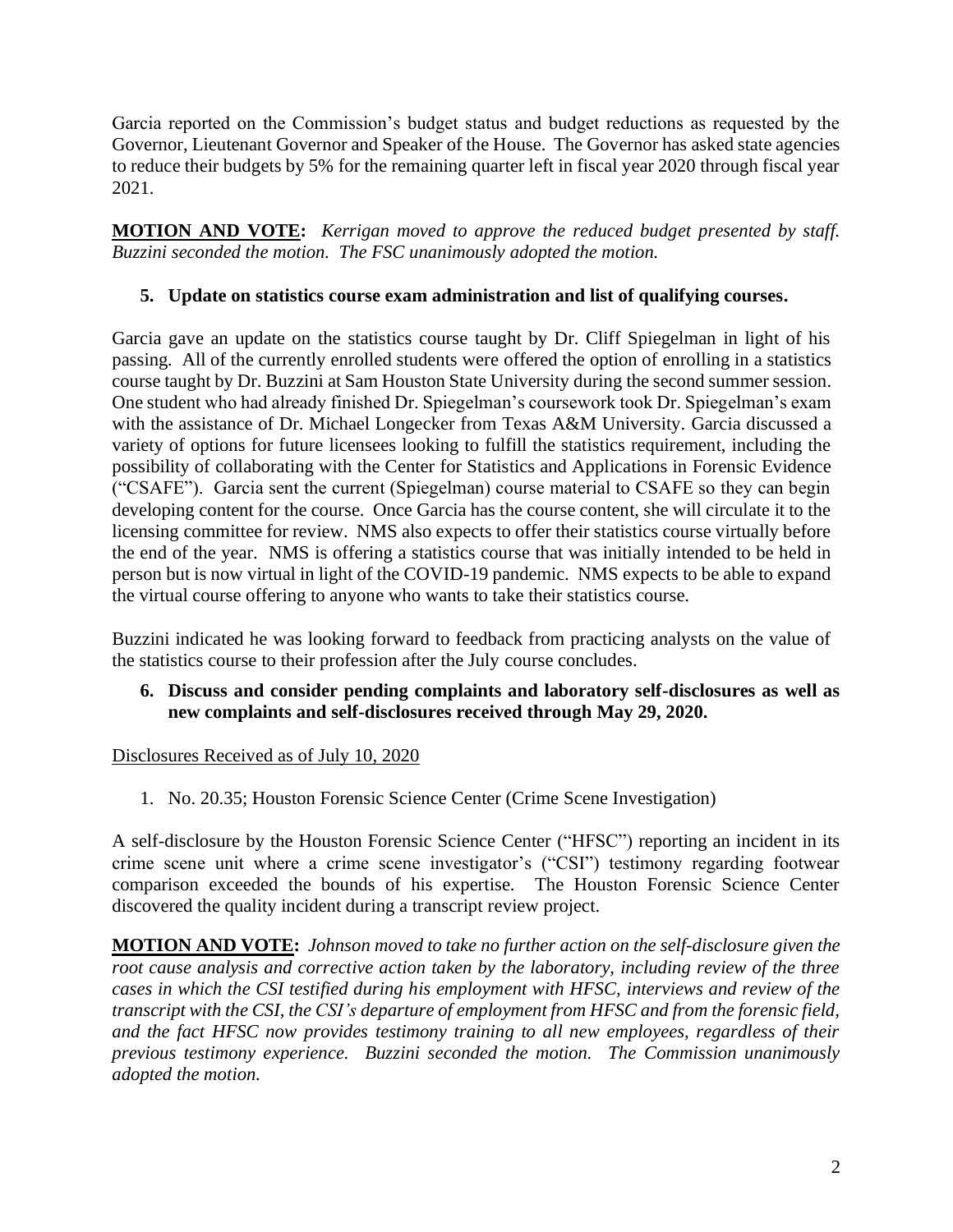2. No. 20.37; NMS Horsham, PA (Toxicology)

A self-disclosure by NMS Labs Horsham, PA reporting an incident where the laboratory issued toxicology reports for cannabinoids in blood, serum or plasma from October 14, 2019 through May 1, 2020, utilizing a protocol inconsistent with that validated and established in the method standard operating procedure ("SOP").

Commissioners requested the laboratory re-issue reports in 11 Texas cases affected by the errors and the laboratory agreed to do so. **MOTION AND VOTE:** *Daniel moved to take no further action on the self-disclosure pursuant to the laboratory's agreement to re-issue reports in the 11 Texas cases affected by the error. Kerrigan seconded the motion. The Commission unanimously adopted the motion.*

3. No. 20.40; Department of Public Safety Austin (Materials (Trace))

A self-disclosure by DPS Austin reporting an incident in its trace evidence section where a licensed Materials (Trace) analyst lost a hair sample during transfer of the evidentiary items from glass slides used during analysis to storage containers and subsequently falsified the record by renumbering the evidentiary items to make it appear as if the hair had not been lost.

**MOTION AND VOTE:** *Daniel moved to accept the self-disclosure for investigation to determine whether the laboratory's professional misconduct finding is supported. Drake seconded the motion. The Commission unanimously adopted the motion.* 

**MOTION AND VOTE:** *Daniel moved to form an investigative panel consisting of commissioners Parsons, Buzzini, and Daniel. Budowle seconded the motion. The Commission unanimously adopted the motion.* 

\*Commissioner Johnson recused from discussion and vote on all DPS items.

4. No. 20.41; Department of Public Safety Houston/Weslaco (Seized Drugs)

A self-disclosure by DPS reporting an incident where the DPS Houston laboratory shipped a container containing controlled substance cases to DPS Weslaco for in-sourcing and the box arrived damaged and missing one controlled substance case.

**MOTION AND VOTE:** *Daniel moved to take no further action on the self-disclosure given the root cause analysis and corrective actions taken by the laboratory, including notification to affected stakeholders, development of guidance and training for packaging and shipping cases, and changes to the quality assurance program to ensure system quality processes are being carried out as necessary. Drake seconded the motion. The Commission unanimously adopted the motion.* 

5. No. 20.42; Department of Public Safety Crime Laboratory System (Seized Drugs, Quantitative Analysis)

A self-disclosure by DPS Crime Laboratory Service reporting the laboratory discovered it was underestimating the expanded measurement uncertainty in certain seized drugs cases involving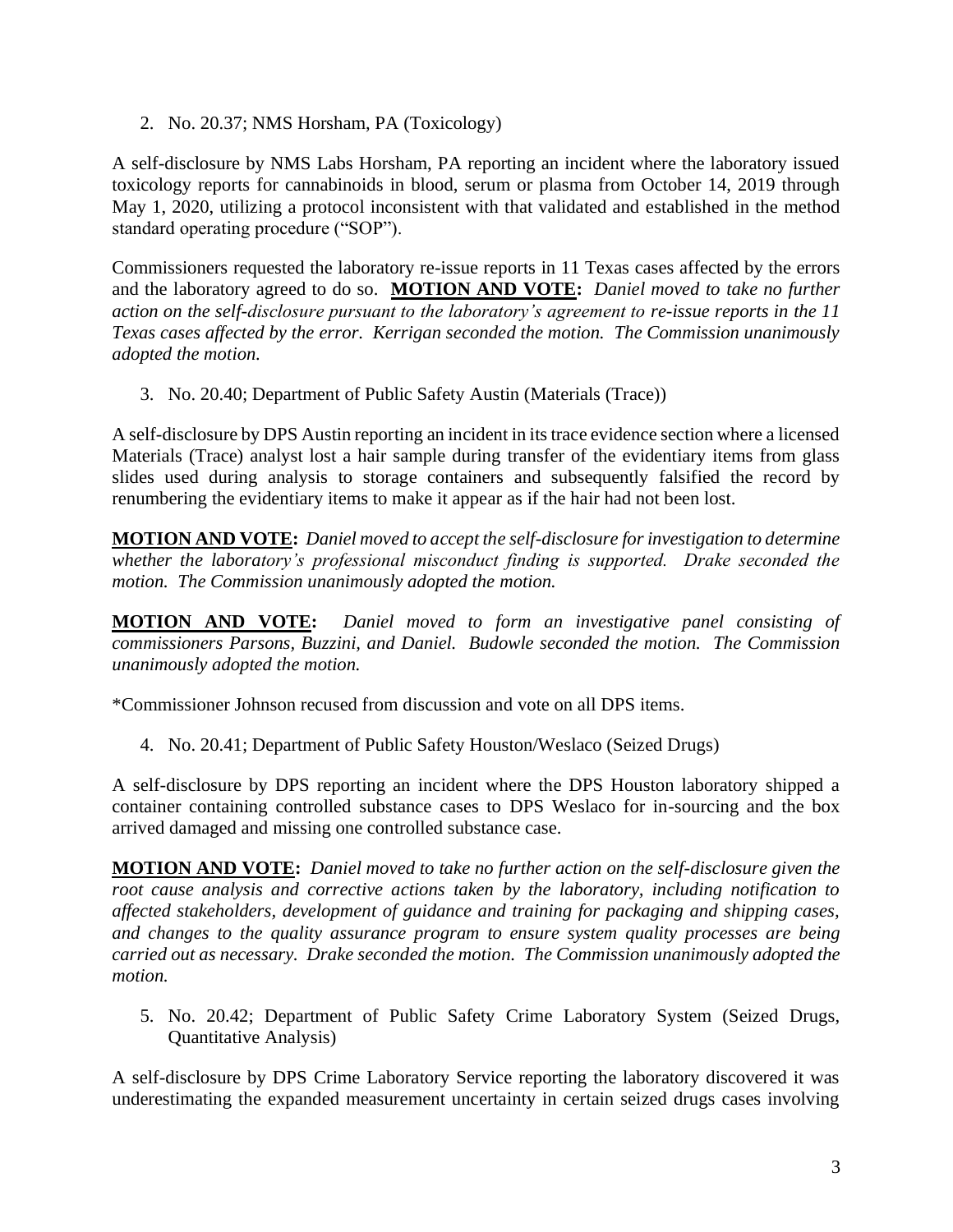quantitative analysis.

**MOTION AND VOTE:** *Daniel moved to take no further action on the self-disclosure given the description of the recommendations obtained from statisticians consulted, implementation of the revised expanded measurement uncertainty and notification to affected stakeholders. Kerrigan seconded the motion. The Commission unanimously adopted the motion.*

6. No. 20.43; Department of Public Safety Tyler (Toxicology)

A self-disclosure by DPS Tyler reporting an incident in its toxicology section where a report was issued with a negative result for blood for a case that had not actually been opened or sampled by the analyst.

**MOTION AND VOTE:** *Daniel moved to take no further action on the self-disclosure given the root cause analysis and corrective actions taken by the laboratory, including interviews with and explanations by the analyst and technical reviewer, case review of the analyst's work with no additional issues discovered, notification to affected stakeholders, communication of expectations for technical review of toxicology cases, and other cited changes implemented by the Tyler laboratory. Kerrigan seconded the motion. The Commission unanimously adopted the motion.* 

7. No. 20.44; NMS Labs Horsham, PA (Forensic Biology/DNA)

A self-disclosure by NMS Labs Horsham, PA reporting an incident in the laboratory's forensic biology section where incorrect allele frequencies were used to calculate and report statistical values in casework.

Barry Logan, Senior Vice President of Forensic Services and Chief Scientist at NMS Labs, addressed the Commission regarding the case review being conducted. The laboratory expects their internal investigation and case review to wrap up by November 2, 2020.

**MOTION AND VOTE:** *Daniel moved to table the self-disclosure pending the outcome of NMS's internal investigation and case review. Buzzini seconded the motion. The Commission unanimously adopted the motion.* 

Complaints Received as of July 10, 2020

8. No. 20.08; Day, Laura (Andrea Zafares; Homicidal Drowning Investigation)

A complaint by attorney Angela Moore on behalf of defendant Laura Day against Andrea Zafares, an expert on drowning deaths. The complaint alleges that Zafares has no medical or scientific background that would support her assertion that she can reliably and accurately differentiate an accidental drowning from a homicide.

**MOTION AND VOTE:** *Daniel moved to table the complaint pending a response by the expert as requested by her counsel. Kerrigan seconded the motion. The Commission unanimously adopted the motion.* 

**7. Review, discuss and refer past cases to the Office of Capital and Forensic Writs.**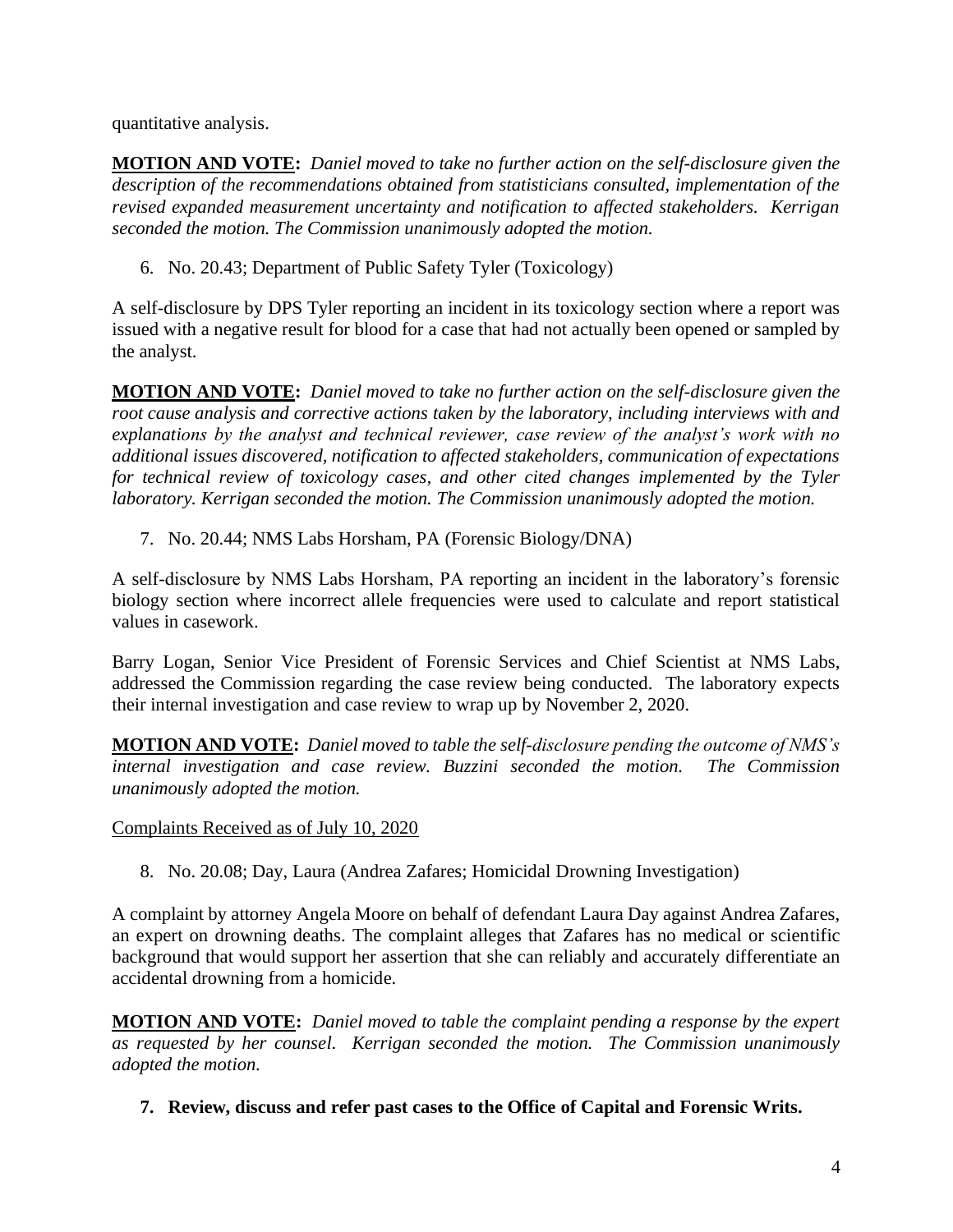Members discussed formal referral of a list of cases to the Office of Capital and Forensic Writs pursuant to Code of Criminal Procedure Article 38.01 § 4(h).

**MOTION AND VOTE:** *Kerrigan moved to refer the list of cases to the Office of Capital and Forensic Writs. Daniel seconded the motion. The Commission unanimously adopted the motion.* 

### **8. Discuss status of crime laboratory accreditation program, including accreditation non-conformances and reports received since June 12, 2020 quarterly meeting.**

Savage reported on recent accreditation activities as reported by Commission-accredited laboratories during the fourth quarter.

#### **9. Discuss Licensing Advisory Committee, including:**

#### **a. Update on licenses issued;**

Savage provided an update on licenses issued. There are currently 1,339 forensic analyst and technician licensees in Texas. Staff will renew approximately 1037 forensic analyst licenses before December 31, 2020.

### **b. Review outstanding licensing rules and proposed rule concepts for approval, including rule addressing continuing forensic education requirements when adding a forensic discipline during the current license cycle;**

**MOTION AND VOTE:** *Buzzini moved to adopt the rule addressing continuing forensic education requirements when adding a forensic discipline during the current license cycle. Drake seconded the motion. The Commission unanimously adopted the motion.* 

#### **c. Review nominations and appoint licensing advisory committee members for expiring seats.**

**MOTION AND VOTE:** *Daniel moved to re-appoint attorneys Bill Hines and Calli Bailey to the Licensing Advisory Committee. Johnson seconded the motion. The Commission unanimously adopted the motion.*

**MOTION AND VOTE:** *Kerrigan moved to appoint Sandy Parent (Materials/Trace) and Deborah Smith (Latent Prints) to the Licensing Advisory Committee. Johnson seconded the motion. The Commission unanimously adopted the motion.* 

### **10. Update on development and launch of licensee-required Mandatory Legal and Professional Responsibility Training.**

Garcia and Smith reported on the development of the legal and professional responsibility course being developed in collaboration with Sam Houston State University. The substance of the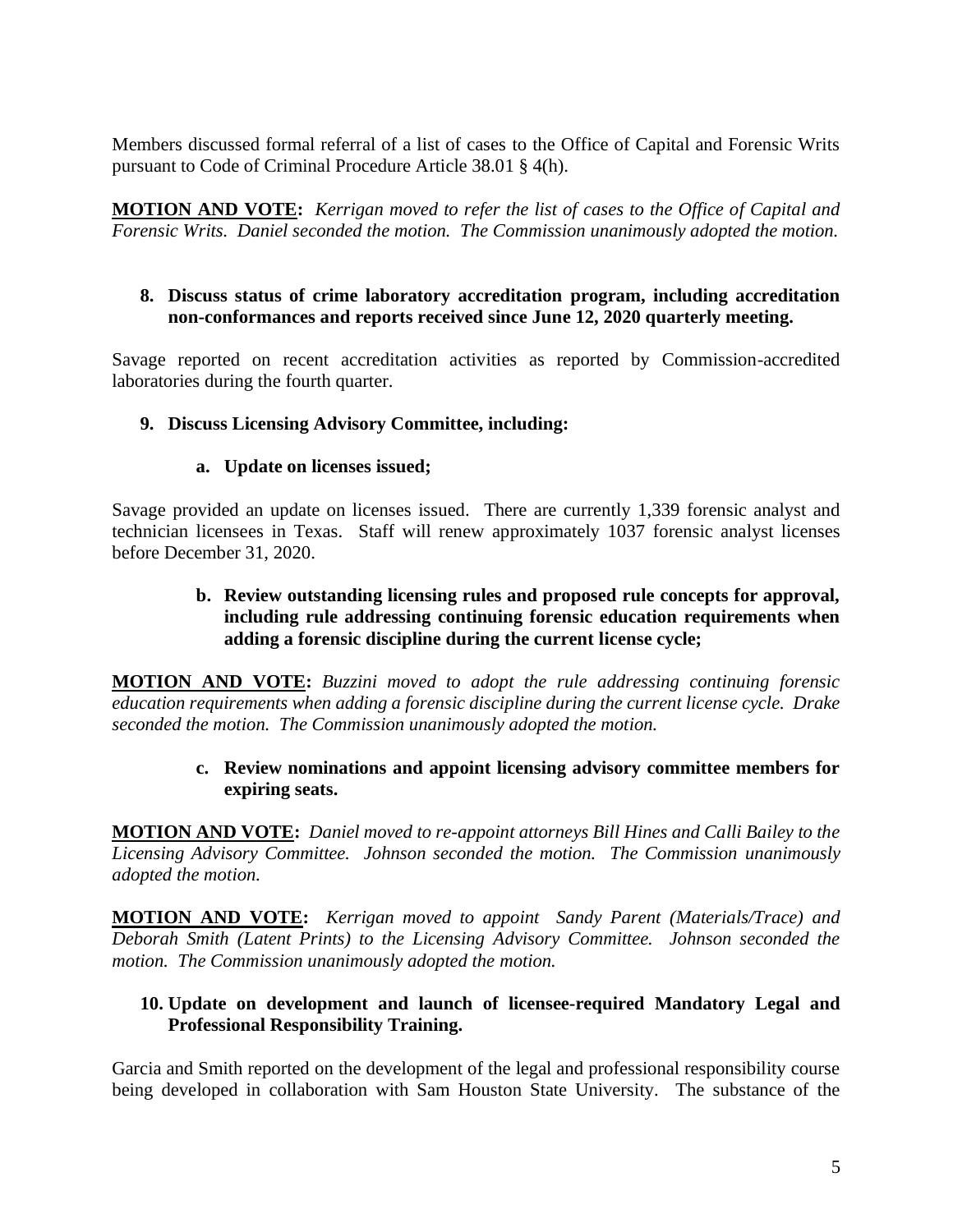training has been developed, SHSU course designers have provided a mockup of the course and SHSU staff is working to finalize content. Commission staff hopes to have the course available by the end of August. The course will not delay any forensic analyst renewal applications.

## **11. Update on statewide validation of qualitative method to distinguish hemp from marihuana.**

Kerrigan provided an update on statewide efforts to validate a qualitative method (with a quantitative cutoff) for distinguishing hemp from marihuana. The participating laboratories (DPS, Harris County Institute of Forensic Sciences, and Houston Forensic Science Center) are just a few weeks away from completing their validations. A significant challenge to the team was securing authentic substances from the National Institute on Drug Abuse ("NIDA") drug supply program. Kerrigan reported that NIST is developing a new project where they will have known liquid and plant materials available and suggested laboratories might want to include these materials as part of their method validations. Kerrigan stated that requests for NIDA materials should be made through the Texas Association of Crime Laboratory Directors (TACLD).

Peter Stout, CEO and Laboratory Director of the Houston Forensic Science Center, indicated the laboratories participating in the validation study hope to launch the services on the same day and distribute notice and instructions regarding the same to TDCAA and other stakeholders.

## **12. Discuss recommendations from investigative panel regarding NMS Labs Grand Prairie (Seized Drugs) disclosure #19.46.**

Garcia presented a PowerPoint describing the steps taken by investigative panel members Daniel, Kerrigan and Johnson regarding professional misconduct by forensic analyst, Jessica Almond, for her actions in inappropriately manipulating data during a competency test on a new quantitative procedure. The panel finalized a draft report that found the analyst committee professional misconduct and recommended disciplinary action that includes revocation of the analyst's license.

**MOTION AND VOTE:** *Kerrigan moved to adopt the draft report concurring with the laboratory's reported finding of professional misconduct against the analyst, Jessica Almond. Drake seconded the motion. The Commission unanimously adopted the motion.* 

**MOTION AND VOTE:** *Drake moved to revoke the subject analyst Jessica Almond's forensic analyst license. Kerrigan seconded the motion. The Commission unanimously adopted the motion.* 

Staff will provide proper notification to the analyst regarding the findings, disciplinary action and report.

## **13. Update regarding Signature Science (Forensic Biology/DNA) disclosure #20.13 investigative panel.**

Garcia and panel members Johnson, Daniel and Drake reported on their interview with analyst that is the subject of the self-disclosure. The panel plans to interview staff members at the laboratory